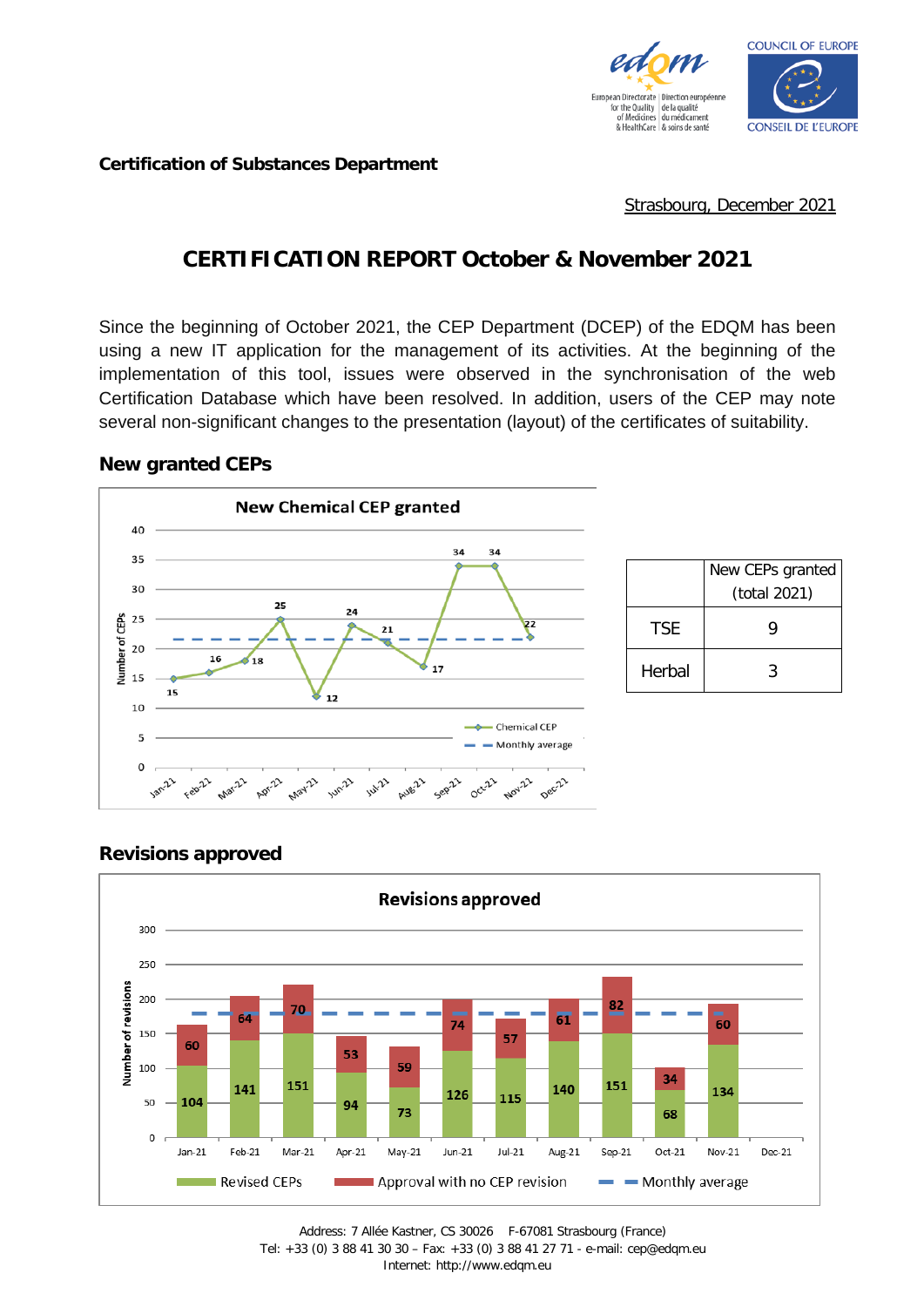### **Time for treatment (rate of dossiers treated in time for chemical applications)**



### **Inspections**



## **Actions on CEPs**